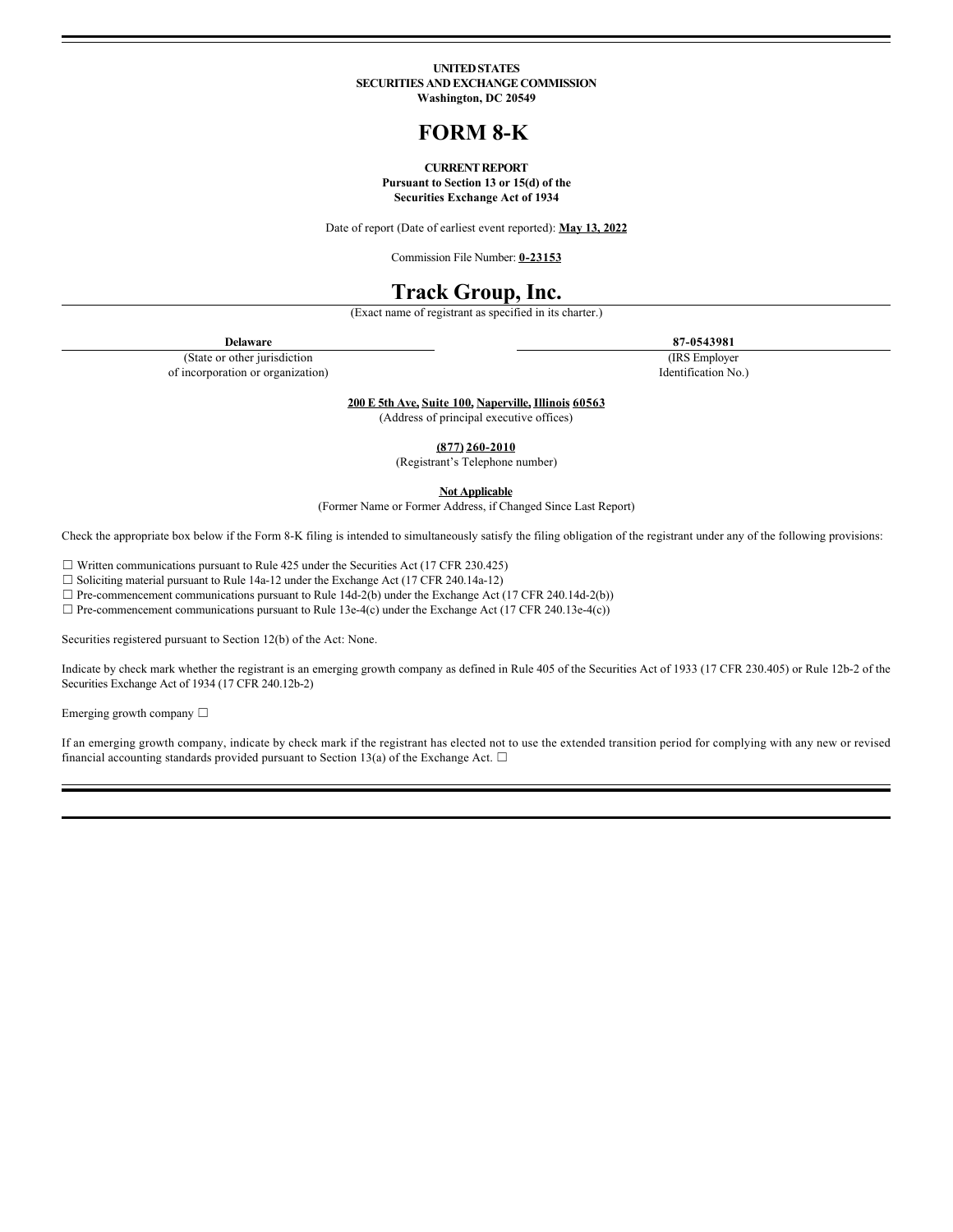## **Item 2.02 Results of Operations and Financial Condition.**

Track Group, Inc. (the "*Company*") issued a press release on May 13, 2022, announcing its financial results for the quarter ended March 31, 2022. A copy of the press release is attached hereto as Exhibit 99.1.

In accordance with General Instruction B.2 for Form 8-K, the information in this Form 8-K, including Exhibit 99.1, shall not be deemed "filed" for purposes of Section 18 of the Securities Exchange Act of 1934, as amended (the "*Exchange Act*"), or otherwise subject to the liabilities of that section, nor shall it be deemed incorporated by reference in any filing under the Securities Act of 1933, as amended, or the Exchange Act, except as expressly set forth by specific reference in such filing.

## **Item 8.01 Other Events.**

See Item 2.02.

## **Item 9.01 Financial Statements and Exhibits.**

(d) Exhibits.

| Exhibit No. | <b>Description</b>                                                          |
|-------------|-----------------------------------------------------------------------------|
| <u>99.1</u> | Press Release, dated May 13, 2022.                                          |
| 104         | Cover Page Interactive Data File (embedded within the Inline XBRL document) |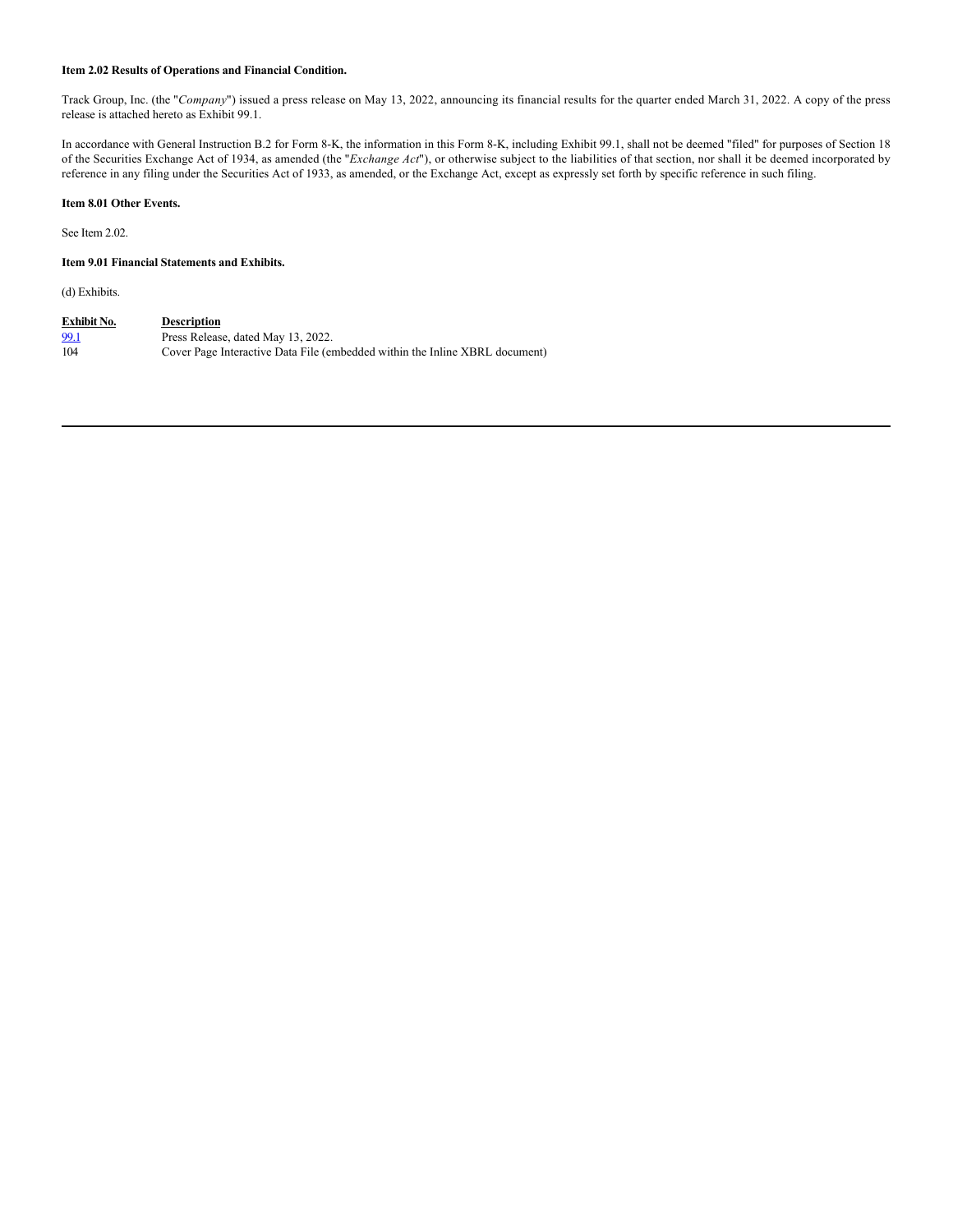## **SIGNATURES**

Pursuant to the requirements of the Securities Exchange Act of 1934, the registrant has duly caused this report to be signed on its behalf by the undersigned hereunto duly authorized.

# **TRACK GROUP, INC.**

Date: *May 13, 2022* By: */s/ Peter K. Poli*

Peter K. Poli Chief Financial Officer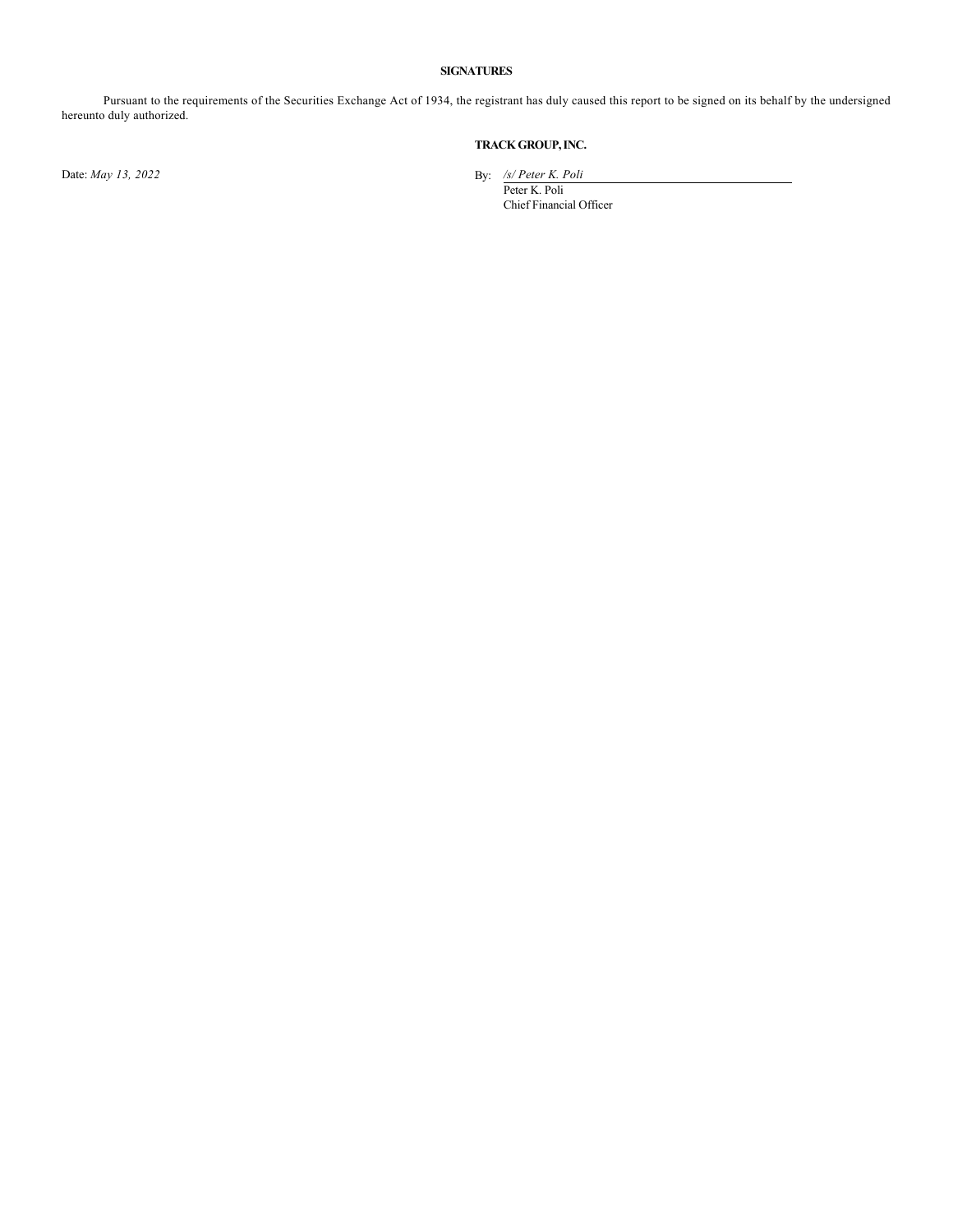# **Track Group Reports 2nd Quarter Fiscal 2022 Financial Results**

Net income remains positive amidst a challenging environment and after a decrease in operating income due to technology and infrastructure investments.

NAPERVILLE, ILLINOIS – Track Group, Inc. (OTCQX: TRCK), a global leader in offender tracking and monitoring services, today announced financial results for its second quarter ended March 31, 2022 ("Q2 FY22"). In Q2 FY22, the Company posted (i) total revenue of \$9.5 million, a reduction of approximately 4% over total revenue for the second quarter ended March 31, 2021 ("Q2 FY21") of \$9.9 million; (ii) operating income of \$7,371 compared to Q2 FY21 operating income of \$1.7M; and (iv) net income attributable to common shareholders of \$0.5M in Q2 FY22 compared to net income of \$2.2 million in Q2 FY21.

"Remaining supply chain constraints brought on by the pandemic, coupled with investments in new technology and telecommunications infrastructure, are reflected in our financial results for the second quarter ended March 31, 2022. Notwithstanding, we performed well despite the circumstances and remain resilient by employing adaptive strategies. Our team successfully managed a nationwide device upgrade, developed new products, and supported new contracts while remaining squarely focused on the agencies reintegrating our end users back into society. As we reinvest in our technology and prepare for a return to growth in FY23, we see encouraging progress on several fronts, from our customer experience, product roadmap, and smart integrations that ultimately create value for our customers." said Derek Cassell, Track Group's CEO.

## FINANCIAL HIGHLIGHTS

- Total revenue of \$9.5 million in Q2 FY22 was down 4% compared to Q2 FY21 total revenue of \$9.9 million. Revenue for the 6 months ended March 31, 2022 ("6M FY22") of \$19.1 million was also down approximately 1% compared to revenue of \$19.3 million for the 6 months ended March 31, 2021 ("6M FY21") as declines in North America monitoring revenue was offset by increases in Latin America and product sales.
- Gross profit in Q2 FY22 was \$4.5 million compared to Q2 FY21 gross profit of \$5.4 million. Gross profit for the 6M FY22 was \$9.3 million compared to gross profit of \$10.6 million for 6M FY21, principally due to the nominal decline in revenue, higher depreciation and amortization, and additional expenses incurred in the preparation of implementing a new contract for an existing international customer.
- Adjusted EBITDA for the Q2 FY22 was \$1.7 million, compared to \$2.9 million for Q2 FY21. Adjusted EBITDA for 6M FY22 was \$3.9 million compared to the Adjusted EBITDA for 6M FY21 of \$5.5 million. As a percentage of revenue, adjusted EBITDA continues to remain strong, staying above 20%, at 20.6%, for the 6M FY22 compared to 28.7% for the 6M FY21.
- As of March 31, 2022, the cash balance was down to \$7.1 million compared to \$8.4 million on September 30, 2021, but up 7% compared to the \$6.7 million cash balance one year ago on March 31, 2021. The reduction in cash from September 20, 2021, reflects continued significant capital investments made by the Company of approximately \$2.4 million in the 6M FY22 to build additional monitoring devices, update software, and develop next-generation tracking technology.
- Total operating expense for Q2 FY22 of \$4.5 million was up 20% versus Q2 FY21's total operating expense of \$3.8 million, principally due to the factors listed above. When combined with the reduction in gross profit, the increase in quarterly operating expense led to operating income in Q2 FY22 of \$7,371 compared to operating income of \$1.7 million for Q2 FY21, representing a material decline. Similarly, for 6M FY22, operating income was \$0.6 million compared to operating income of \$3.1 million for the 6M FY21 due to the reduction in gross profit and the increase in operating expense.
- Net income attributable to common shareholders in Q2 FY22 was \$0.5 million compared to \$2.2 million in Q2 FY21. Net income attributable to common shareholders for the 6M FY22 was \$0.1 million, compared to net income of \$3.5 million for the 6M FY21, a change principally attributable to the reduction in Other Income caused by a lower foreign exchange gain and the forgiveness of the PPP loan one year ago.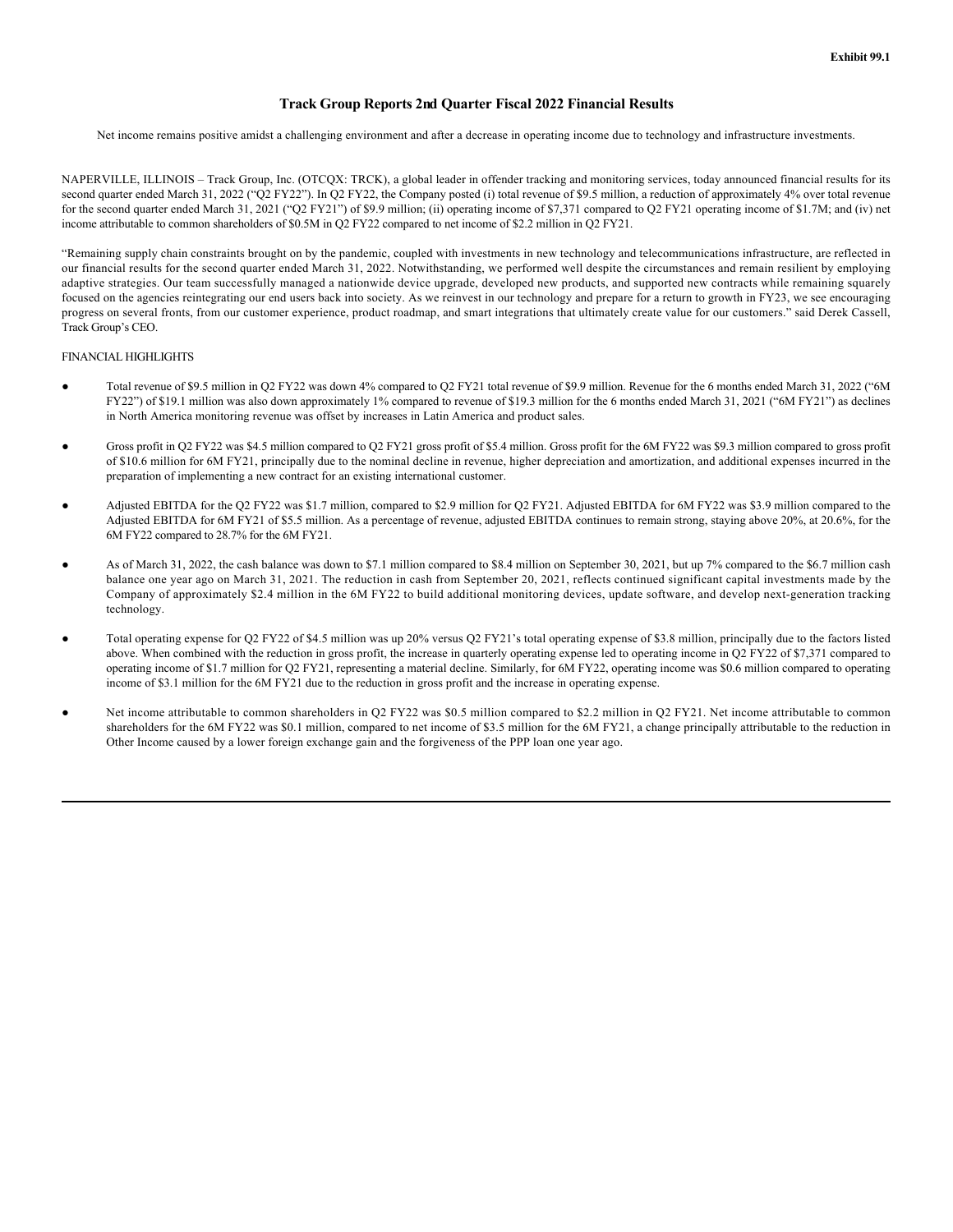### **Business Outlook**

The extent to which supply chain delays, the Coronavirus, and the transition to 4G/LTE telecommunications technology impact our future operations will depend on numerous factors that we cannot accurately predict. However, we anticipate that we will not match our results for the fiscal year ended September 2021 ("FY21") in the upcoming year ending September 30, 2022 ("FY22"). Despite these short-term challenges faced by companies worldwide, Track Group remains confident that our continued focus on strategic adaptation, which evidenced success in FY21, will allow us to be well-positioned for a return to growth in FY23.

#### **About Track Group, Inc.**

Track Group designs, manufactures, and markets location tracking devices and develops and sells a variety of related software, services, accessories, networking solutions, and monitoring applications. The Company's products and services are designed to empower professionals in security, law enforcement, corrections, and rehabilitation organizations worldwide with single-sourced offender management solutions that integrate reliable intervention technologies to support re-socialization and monitoring initiatives.

The Company currently trades under the ticker symbol "TRCK" on the OTCQX exchange. For more information, visit www.trackgrp.com

#### **Forward-Looking Statements**

Any statements contained in this document that are not historical facts are forward-looking statements as defined in the U.S. Private Securities Litigation Reform Act of 1995. Words such as "anticipate," "believe," "estimate," "expect," "forecast," "intend," "may," "plan," "project," "predict," "if", "should" and "will" and similar expressions as they relate to Track Group, Inc., and subsidiaries ("Track Group") are intended to identify such forward-looking statements. These statements are only predictions and reflect Track Group's current beliefs and expectations with respect to future events and are based on assumptions and subject to risks and uncertainties and subject to change at any time. Track Group may from time-to-time update these publicly announced projections, but it is not obligated to do so. Any projections of future results of operations should not be construed in any manner as a guarantee that such results will in fact occur. These projections are subject to change and could differ materially from final reported results. For a discussion of such risks and uncertainties, see "Risk Factors" in Track Group's annual report on Form 10-K, its quarterly report on Form 10-Q, and its other reports filed with the Securities and Exchange Commission under the Securities Exchange Act of 1934. New risks emerge from time to time. Readers are cautioned not to place undue reliance on these forward-looking statements, which speak only as of the dates on which they are made.

## **Non-GAAP Financial Measures**

This release includes financial measures defined as "non-GAAP financial measures" by the Securities and Exchange Commission including non-GAAP EBITDA. These measures may be different from non-GAAP financial measures used by other companies. The presentation of this

financial information, which is not prepared under any comprehensive set of accounting rules or principles, is not intended to be considered in isolation or as a substitute for the financial information prepared and presented in accordance with generally accepted accounting principles. Reconciliations of these non-GAAP financial measures are based on the financial figures for the respective period.

Non-GAAP Adjusted EBITDA excludes items including but not limited to interest, taxes, depreciation, amortization, impairment charges, gains and losses, currency effects, one-time charges or benefits that are not indicative of operations, charges to consolidate, integrate or consider recently acquired businesses, costs of closing facilities, stock based or other non-cash compensation or other stated cash and non-cash charges (the "Adjustments").

The Company believes the non-GAAP measures provide useful information to both management and investors when factoring in the Adjustments. Specific disclosure regarding the Company's financial results, including management's analysis of results from operations and financial condition, are contained in the Company's annual report on Form 10-K for the fiscal year ended September 30, 2021, and other reports filed with the Securities and Exchange Commission. Investors are encouraged to carefully read and consider such disclosure and analysis contained in the Company's Form 10-K and other reports, including the risk factors contained in such Form 10- K.

[Rest of page intentionally blank]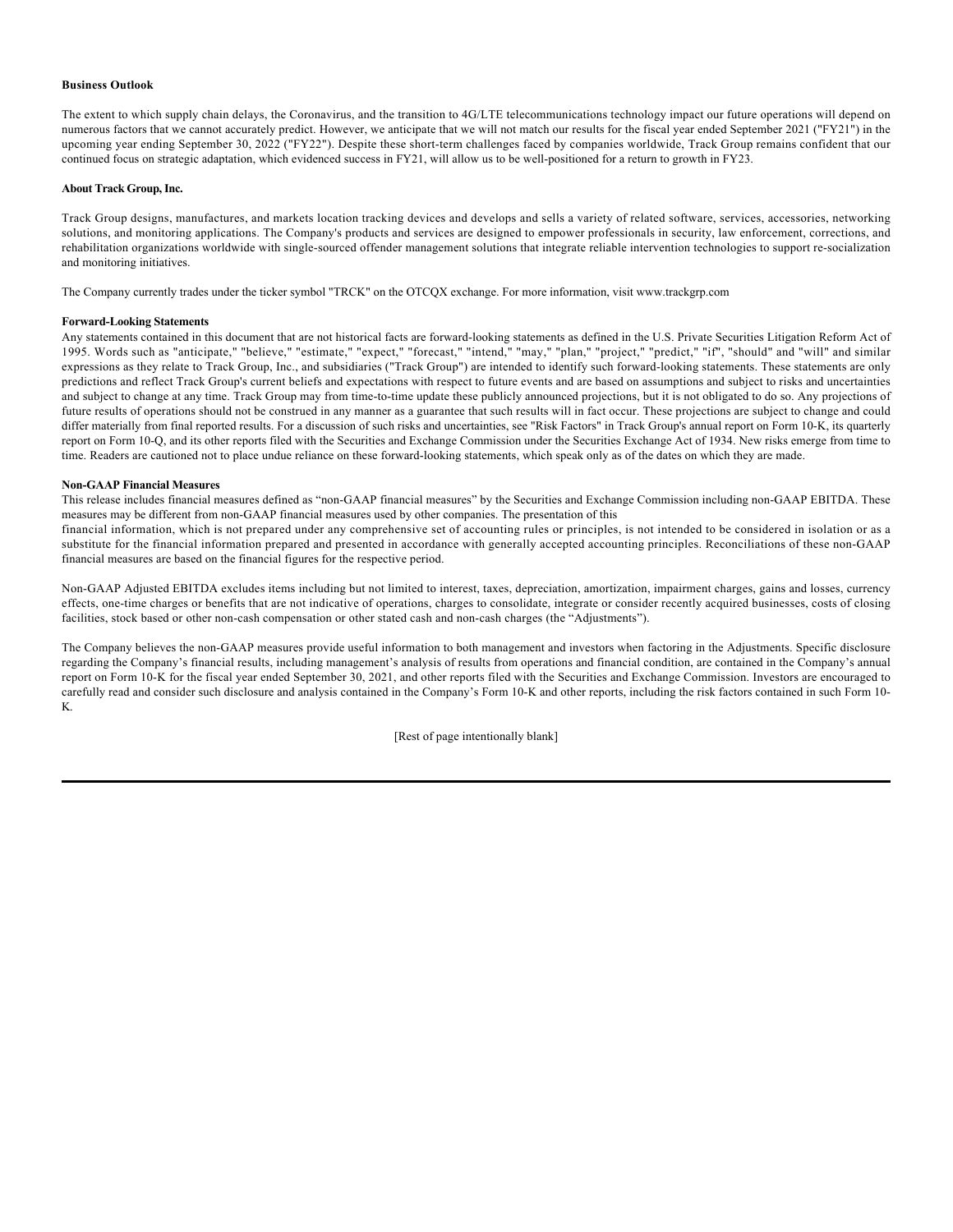## **TRACK GROUP, INC. AND SUBSIDIARIES CONDENSED CONSOLIDATED BALANCE SHEETS**

|                                                                                                                               |              | (Unaudited)<br>March 31,<br>2022 |               | September 30,<br>2021 |
|-------------------------------------------------------------------------------------------------------------------------------|--------------|----------------------------------|---------------|-----------------------|
| Assets                                                                                                                        |              |                                  |               |                       |
| Current assets:                                                                                                               |              |                                  |               |                       |
| Cash                                                                                                                          | $\mathbb{S}$ | 7,118,168                        | $\mathbb{S}$  | 8,421,162             |
| Accounts receivable, net of allowance for doubtful accounts of \$137,602 and \$91,262, respectively                           |              | 6,320,661                        |               | 7,163,615             |
| Prepaid expense and deposits                                                                                                  |              | 1,108,905                        |               | 998,589               |
| Inventory, net of reserves of \$0 and \$0, respectively                                                                       |              | 654,280                          |               | 305,210               |
| Total current assets                                                                                                          |              | 15,202,014                       |               | 16,888,576            |
| Property and equipment, net of accumulated depreciation of \$2,712,641 and \$2,615,967, respectively                          |              | 180,170                          |               | 202,226               |
| Monitoring equipment, net of accumulated depreciation of \$6,349,392 and \$5,977,093, respectively                            |              | 3.864.536                        |               | 3,068,100             |
| Intangible assets, net of accumulated amortization of \$19,320,341 and \$17,607,457, respectively                             |              | 19,200,360                       |               | 20,434,143            |
| Goodwill                                                                                                                      |              | 8.590.773                        |               | 8,519,998             |
| Deferred tax asset                                                                                                            |              |                                  |               | 101,159               |
| Other assets                                                                                                                  |              | 4,305,681                        |               | 4,309,040             |
| Total assets                                                                                                                  | \$           | 51,343,534                       | \$            | 53,523,242            |
|                                                                                                                               |              |                                  |               |                       |
| <b>Liabilities and Stockholders' Equity</b>                                                                                   |              |                                  |               |                       |
| <b>Current liabilities:</b>                                                                                                   |              |                                  |               |                       |
| Accounts payable                                                                                                              | $\mathbb{S}$ | 1,705,442                        | <sup>\$</sup> | 2,821,982             |
| Accrued liabilities                                                                                                           |              | 3,280,713                        |               | 4,350,030             |
| Current portion of long-term debt                                                                                             |              | 548,537                          |               | 526,134               |
| Total current liabilities                                                                                                     |              | 5,534,692                        |               | 7,698,146             |
| Long-term debt, net of current portion                                                                                        |              | 43,265,114                       |               | 43,452,216            |
| Long-term liabilities                                                                                                         |              | 22,858                           |               | 3,650                 |
| <b>Total liabilities</b>                                                                                                      |              | 48,822,664                       |               | 51,154,012            |
| Commitments and contingencies                                                                                                 |              |                                  |               |                       |
|                                                                                                                               |              |                                  |               |                       |
| Stockholders' equity:                                                                                                         |              |                                  |               |                       |
| Common stock, \$0.0001 par value: 30,000,000 shares authorized; 11,541,452 and 11,524,978 shares outstanding,<br>respectively |              | 1,154                            |               | 1,152                 |
| Series A Convertible Preferred stock, \$0.0001 par value: 1,200,000 shares authorized; 0 shares outstanding                   |              |                                  |               |                       |
| Paid in capital                                                                                                               |              | 302.258,446                      |               | 302,250,954           |
| Accumulated deficit                                                                                                           |              | (298, 681, 608)                  |               | (298, 828, 527)       |
| Accumulated other comprehensive loss                                                                                          |              | (1,057,122)                      |               | (1,054,349)           |
| Total equity                                                                                                                  |              | 2,520,870                        |               | 2,369,230             |
| Total liabilities and stockholders' equity                                                                                    | \$           | 51,343,534                       | <sup>\$</sup> | 53,523,242            |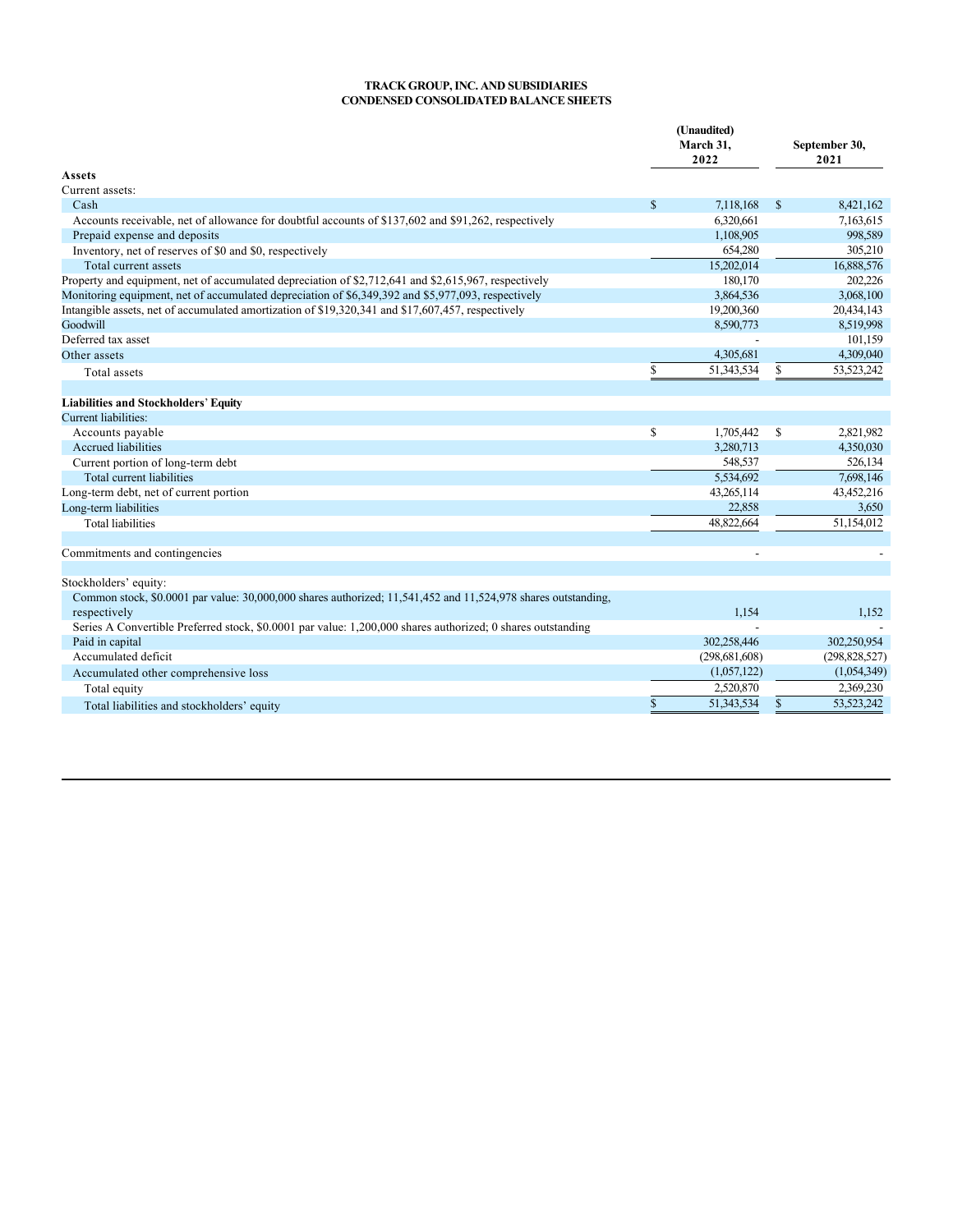# **TRACK GROUP, INC. AND SUBSIDIARIES CONDENSED CONSOLIDATED STATEMENTS OF OPERATIONS AND COMPREHENSIVE INCOME (LOSS)**

**(Unaudited)**

|                                                           |                   | <b>Three Months Ended</b> |                   |            |                   | <b>Six Months Ended</b> |               |                   |  |  |  |
|-----------------------------------------------------------|-------------------|---------------------------|-------------------|------------|-------------------|-------------------------|---------------|-------------------|--|--|--|
|                                                           | March 31,<br>2022 |                           | March 31,<br>2021 |            | March 31,<br>2022 |                         |               | March 31,<br>2021 |  |  |  |
| <b>Revenue:</b>                                           |                   |                           |                   |            |                   |                         |               |                   |  |  |  |
| Monitoring and other related services                     | $\mathbb{S}$      | 8.842,486                 | $\mathbb{S}$      | 9,742,290  | $\mathbb{S}$      | 18,312,215              | $\mathcal{S}$ | 19,014,019        |  |  |  |
| Product sales and other                                   |                   | 641,633                   |                   | 119,540    |                   | 767,560                 |               | 249,716           |  |  |  |
| Total revenue                                             |                   | 9.484,119                 |                   | 9,861,830  |                   | 19,079,775              |               | 19,263,735        |  |  |  |
| <b>Cost of revenue:</b>                                   |                   |                           |                   |            |                   |                         |               |                   |  |  |  |
| Monitoring, products and other related services           |                   | 4,152,219                 |                   | 3,901,824  |                   | 8,083,797               |               | 7,602,250         |  |  |  |
| Depreciation and amortization included in cost of revenue |                   | 792,915                   |                   | 525,022    |                   | 1,656,764               |               | 1,013,697         |  |  |  |
| Total cost of revenue                                     |                   | 4,945,134                 |                   | 4,426,846  |                   | 9,740,561               |               | 8,615,947         |  |  |  |
| <b>Gross profit</b>                                       |                   | 4,538,985                 |                   | 5,434,984  |                   | 9,339,214               |               | 10,647,788        |  |  |  |
|                                                           |                   |                           |                   |            |                   |                         |               |                   |  |  |  |
| <b>Operating expense:</b>                                 |                   |                           |                   |            |                   |                         |               |                   |  |  |  |
| General & administrative                                  |                   | 2,770,657                 |                   | 2,313,836  |                   | 5,269,016               |               | 4,714,571         |  |  |  |
| Selling & marketing                                       |                   | 720,709                   |                   | 614,409    |                   | 1,418,581               |               | 1,164,866         |  |  |  |
| Research & development                                    |                   | 625,477                   |                   | 334,569    |                   | 1,216,329               |               | 641,863           |  |  |  |
| Depreciation & amortization                               |                   | 414,771                   |                   | 510,067    |                   | 831,572                 |               | 1,041,830         |  |  |  |
| Total operating expense                                   |                   | 4,531,614                 |                   | 3,772,881  |                   | 8,735,498               |               | 7,563,130         |  |  |  |
| <b>Operating income</b>                                   |                   | 7,371                     |                   | 1,662,103  |                   | 603,716                 |               | 3,084,658         |  |  |  |
| Other income (expense):                                   |                   |                           |                   |            |                   |                         |               |                   |  |  |  |
| Interest expense, net                                     |                   | (458, 176)                |                   | (565, 522) |                   | (939, 736)              |               | (1,205,544)       |  |  |  |
| Currency exchange rate gain                               |                   | 396,369                   |                   | 124,216    |                   | 290,091                 |               | 942.842           |  |  |  |
| Other income, net                                         |                   | 633,471                   |                   | 1,000,756  |                   | 633,471                 |               | 1,000,782         |  |  |  |
| <b>Total other income (expense)</b>                       |                   | 571,664                   |                   | 559,450    |                   | (16, 174)               |               | 738,080           |  |  |  |
| Income before income tax                                  |                   | 579,035                   |                   | 2,221,553  |                   | 587,542                 |               | 3,822,738         |  |  |  |
| <b>Income tax expense</b>                                 |                   | 126,794                   |                   | 37.322     |                   | 440,623                 |               | 315.013           |  |  |  |
| Net income attributable to common shareholders            |                   | 452,241                   |                   | 2,184,231  |                   | 146,919                 |               | 3,507,725         |  |  |  |
| Foreign currency translation adjustments                  |                   | 20,085                    |                   | (265, 347) |                   | (2,773)                 |               | 52,489            |  |  |  |
| <b>Comprehensive income</b>                               | \$                | 472,326                   | \$                | 1,918,884  | \$                | 144,146                 | \$            | 3,560,214         |  |  |  |
|                                                           |                   |                           |                   |            |                   |                         |               |                   |  |  |  |
| Net income per share - basic:                             |                   |                           |                   |            |                   |                         |               |                   |  |  |  |
| Net income per share                                      | \$                | 0.04                      | \$                | 0.19       | \$                | 0.01                    | \$            | 0.31              |  |  |  |
| Weighted average shares outstanding                       |                   | 11.541.452                |                   | 11.435.291 |                   | 11.533.296              |               | 11,424,605        |  |  |  |
| Net income per share - diluted:                           |                   |                           |                   |            |                   |                         |               |                   |  |  |  |
| Net income per share                                      | \$                | 0.04                      | \$                | 0.18       | \$                | 0.01                    | \$            | 0.29              |  |  |  |
| Weighted average shares outstanding                       |                   | 11,955,969                |                   | 12,056,918 |                   | 11.961.407              |               | 12,072,079        |  |  |  |